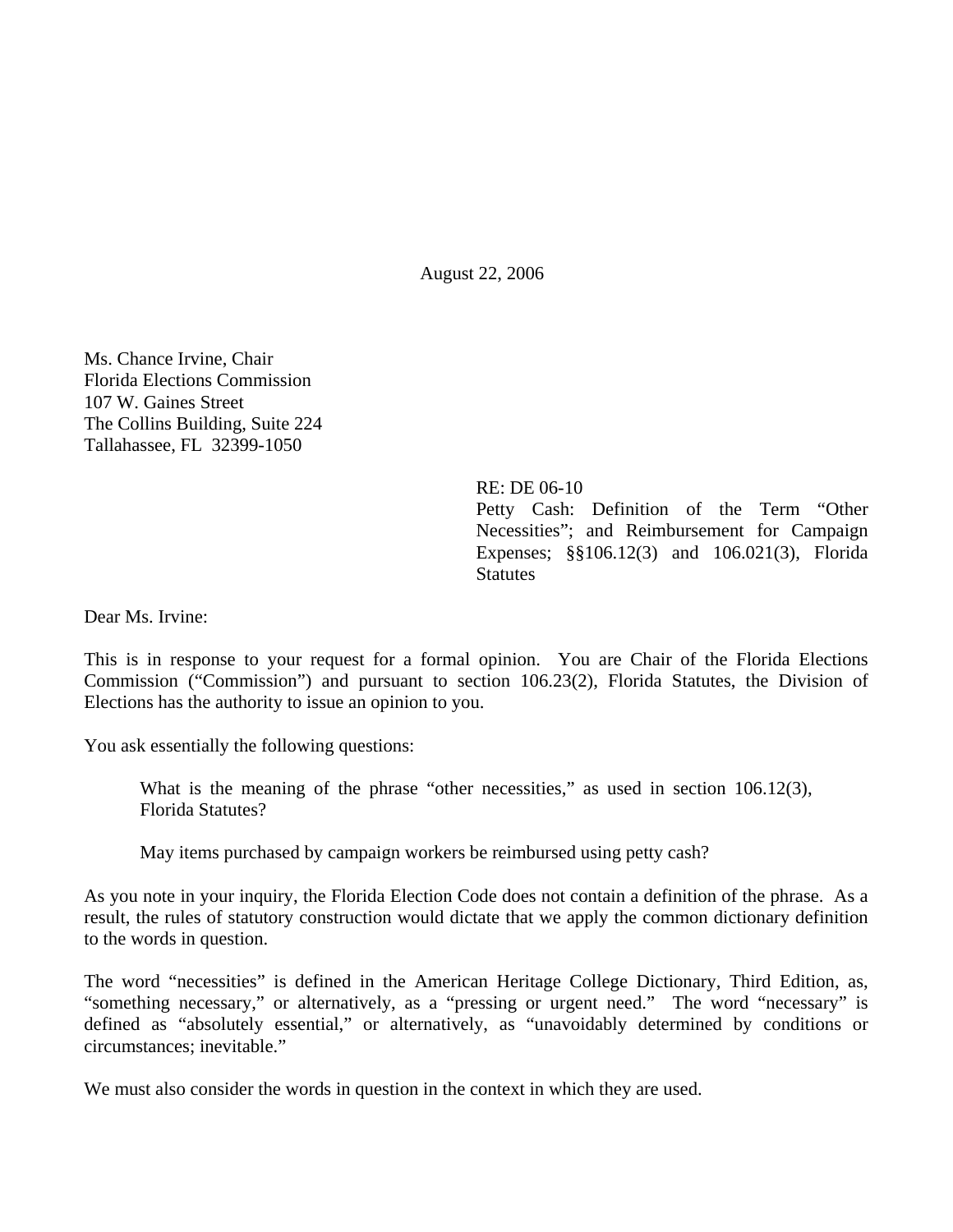$\overline{a}$ 

Section 106.12, Florida Statues, entitled "Petty cash funds allowed," provides as follows:

(1) Each campaign treasurer designated pursuant to s. [106.021](http://www.leg.state.fl.us/Statutes/index.cfm?App_mode=Display_Statute&Search_String=&URL=Ch0106/Sec021.HTM)(1) for a candidate or political committee is authorized to withdraw from the primary campaign account, until the close of the last day for qualifying for office, the amount of \$500 per calendar quarter reporting period for the purpose of providing a petty cash fund for the candidate or political committee.

(2) Following the close of the last day for qualifying and until the last election in a given election period in which the political committee participates, the campaign treasurer of each political committee is authorized to withdraw the following amount each week from the primary depository campaign account for the purpose of providing a petty cash fund for the political committee, and, following the close of the last day for qualifying and until the election at which such candidate is eliminated or elected to office, or the time at which the candidate becomes unopposed, the campaign treasurer of each candidate is authorized to withdraw the following amount each week from the primary depository campaign account for the purpose of providing a petty cash fund for the candidate:

(a) For all candidates for nomination or election on a statewide basis, \$500 per week.

(b) For all other candidates and all political committees, \$100 per week.

(3) The petty cash fund so provided shall be spent only in amounts less than \$100 and only for office supplies, transportation expenses, and other necessities. Petty cash shall not be used for the purchase of time, space, or services from communications media as defined in s.  $106.011(13)$  $106.011(13)$  $106.011(13)$ .

The statute mandates that petty cash may only be expended in amounts less than \$100, thereby effectively limiting the cost of any single item purchased with petty cash to \$99.99 or less or the cost of a combined purchase of a group of lesser priced items to total of \$99.99 or less per transaction. The statute further limits the nature of the items that can be purchased with petty cash to three distinct categories: office supplies, transportation expenses and other necessities. Finally, the Legislature specifically prohibited the use of petty cash for the purchase of time, space, or services from communications media.

In your request you suggest that a reasonable definition of "other necessities" might be items reasonably connected to office supplies or transportation for which cash is necessary. You state that such items might include gas, tolls, parking, pens and envelopes. However, by its plain reading, the statute makes it clear that items which fall under the term "other necessities" are in addition to the enumerated categories of office supplies and transportation expenses, not subsumed within them. Therefore, the suggested definition cannot be adopted.

<span id="page-1-0"></span><sup>1</sup> It is of value to note that the current language contained in s. 106.12(3), F.S., has remained substantively unchanged since it was first passed by the Legislature in 1973, with the exception of the permitted dollar amount which has risen from \$20 to \$100.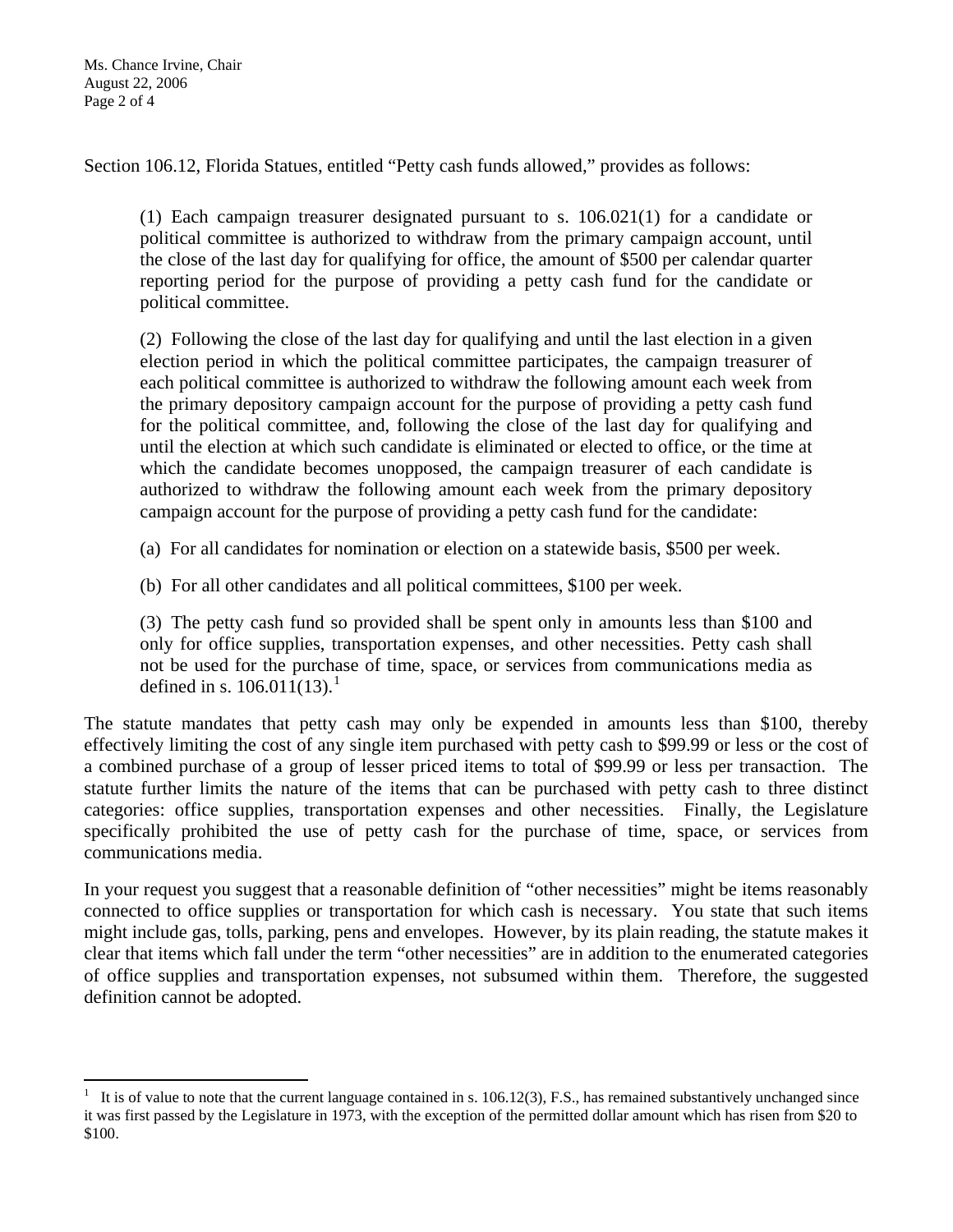Applying the definitions of the words "necessities" and "necessary" noted above in the context used by the Legislature, a reasonable conclusion would be that the term "necessities" was intended to refer to an item costing no more than \$99.99 which is purchased to meet an essential, urgent need that is unavoidable due to conditions or circumstances.

The answer to Question 2 is controlled by the language contained section 106.021(3), Florida Statutes. That section provides, in pertinent part, that:

No contribution or expenditure, including contributions or expenditures of a candidate or of the candidate's family, shall be directly or indirectly made or received in furtherance of the candidacy of any person for nomination or election to political office in the state…except through the duly appointed campaign treasurer of the candidate…, subject to the following exceptions:…

(b) Reimbursements to a candidate or any other individual for expenses incurred in connection with the campaign…by a check drawn upon the campaign account and reported pursuant to s. [106.07](http://www.leg.state.fl.us/Statutes/index.cfm?App_mode=Display_Statute&Search_String=&URL=Ch0106/Sec07.HTM)(4). After July 1, 2004, the full name and address of each person to whom the candidate or other individual made payment for which reimbursement was made by check drawn upon the campaign account shall be reported pursuant to s. [106.07\(](http://www.leg.state.fl.us/Statutes/index.cfm?App_mode=Display_Statute&Search_String=&URL=Ch0106/Sec07.HTM)4), together with the purpose of such payment. [Emphasis added.]

It is this provision which permits, but also limits how reimbursements may occur.

While the statute permits an indirect expenditure by a candidate or any other individual in furtherance of the candidate's candidacy by a means other than through the campaign account for expenses incurred in connection with the campaign, it requires that any reimbursement from the campaign for such an expense be done by a check drawn on the campaign account and requires the reporting of that reimbursement payment.

The Legislature, if it had chosen to do so, could have included reimbursements for expenses incurred in connection with the campaign under the permitted categories for the use of petty cash. It did not do so. It is clear from the language contained in section 106.021(3)(b), Florida Statutes, that the Legislature wanted to ensure a full reporting of campaign monies expended for reimbursements. Allowing the use of petty cash for the payment of reimbursements would circumvent that intent, as there are no detailed reporting requirements associated with how petty cash funds are spent. Therefore, items purchased by campaign workers may not be reimbursed using petty cash. Such reimbursements are to be done using a campaign account check.

Having provided you with guidance as to your two statutory questions, I defer to the Commission to exercise its statutory authority and responsibility with regard to applying the legal requirements of Chapter 106 to any factual situations which may come before it.

## SUMMARY

For purposes of section 106.12(3), Florida Statutes, regarding the use of petty cash, the term "other necessities" was intended to refer to an item costing no more than \$99.99 which is purchased to meet an